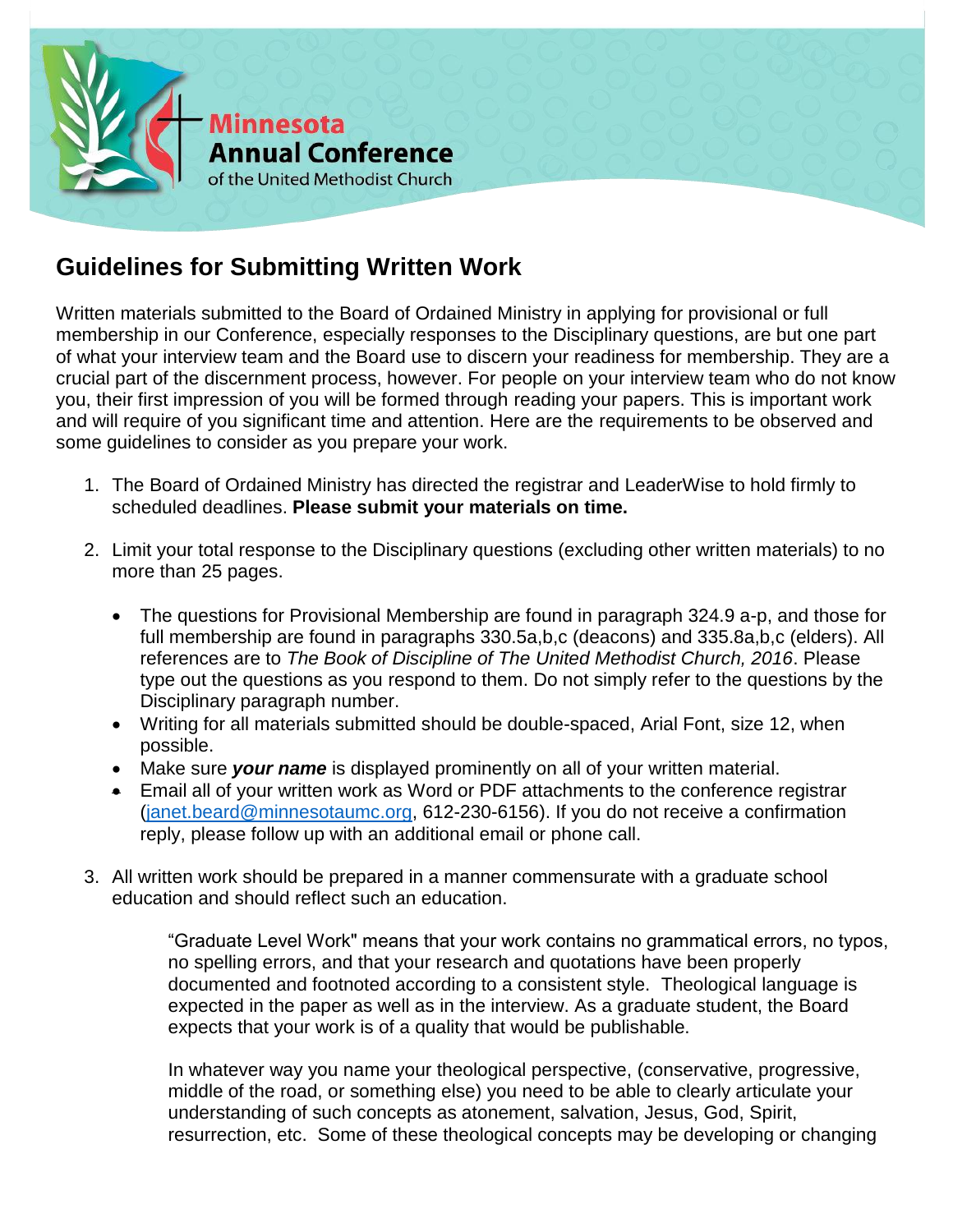for you. We welcome your honest engagement with these topics as you continue to grow and develop your theological perspective and we encourage use of both theological language as well as common, everyday language that you might use in preaching or Bible Study in your description of these theological concepts.

- 4. Grammar and spelling matter. Don't rely on your computer's grammar and spell checking capabilities alone, but proofread your materials. It is advisable to have someone else proofread them as well. Attention to detail is a ministry skill.
- 5. Neatness and organization are also important, and again reflect a skill you will use time and again in ministry.
- 6. We expect that in your work you will be able to formulate an integrated and authentic theology, in harmony with your own faith journey and the Christian faith within the United Methodist tradition. Your written work should demonstrate both theological learning and heart-felt faith.
	- a. Your work should reflect engagement with historical and contemporary theological resources. When quoting the work of another, appropriate citation (footnotes, end notes, notes in the text) should be utilized. (See the "BOM Plagiarism Policy" and "The Guidelines for Sermon Submissions to MN BOM" for further information.)
	- b. You should articulate your own position clearly in writing and be prepared to share your reasons for your views in your interview. The members of the interview team are not looking for you to agree with them, but are looking for your ability to articulate your own position clearly and authentically and to provide solid reasons for it.
	- c. Your written work should allow the interview team and the Board to get to know you as well. We are looking for a faith that engages both your head and your heart. Integration is important, and your work should reflect the attempt to integrate your theology with your life experience and ministry.
- 7. Inclusive language is expected throughout your writing. There are two aspects to inclusive language:
	- References to people should include pronouns or words referring to both males and females, and examples from ministry experience should relate to both women and men.
	- References to God should be gender-neutral and/or include both masculine and feminine images for God.
- 8. Your written work will be screened using iThenticate. This tool will check your work for any wording that may be considered plagiarism. Please read the" BOOM Plagiarism Policy" and the "Guidelines for Sermon Submissions" to understand how iThenticate will be used by the Board. The iThenticate report will be submitted to the Board of Ordained Ministry as one part of the discernment process for provisional and full membership and will be given to you before the interview so that you will know the content of the report.